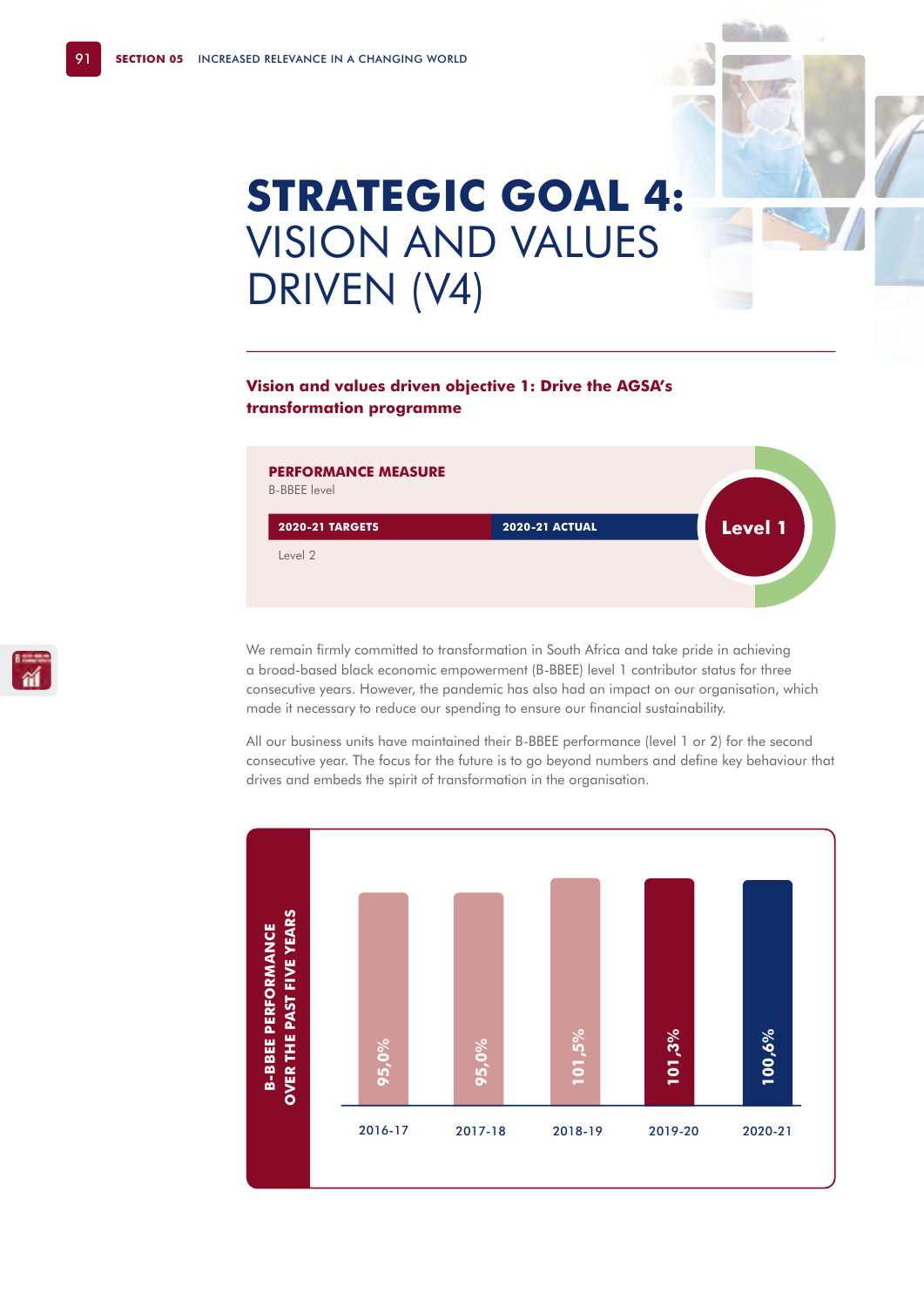#### **Creating awareness on transformation**

Our employment equity forums guided and encouraged those responsible for transformation processes to collaborate and drive transformation advocacy. A large part of this was exploring new or alternative ways to buffer the impact of the pandemic on our transformation goals. Our supply

chain management business unit, which carries the bulk of the responsibility for transformation in procurement, formulated a framework and B-BBEE procurement principles. These guided business units on how to access B-BBEEcompliant suppliers and provided rotation guidelines and subcontracting rules that opened opportunities for small black suppliers.

# **B-BBEE SCORECARD PERFORMANCE PER ELEMENT**



#### **Management control**

The ongoing moratorium on hiring meant that we were unable to meet the EAP targets for the coloured population. Business units that could make appointments made a deliberate effort to appoint according to the EAP and B-BBEE targets.

We continued to ring-fence positions supported by the employee wellness programme, and leadership support remains the key enabler for achieving targets and promoting an inclusive culture that accommodates persons with disabilities.

## **Skills development**

The necessary budget cuts to our training and development programmes affected our skills development. We achieved on our intake of learnership, but need to improve our training for persons with disabilities.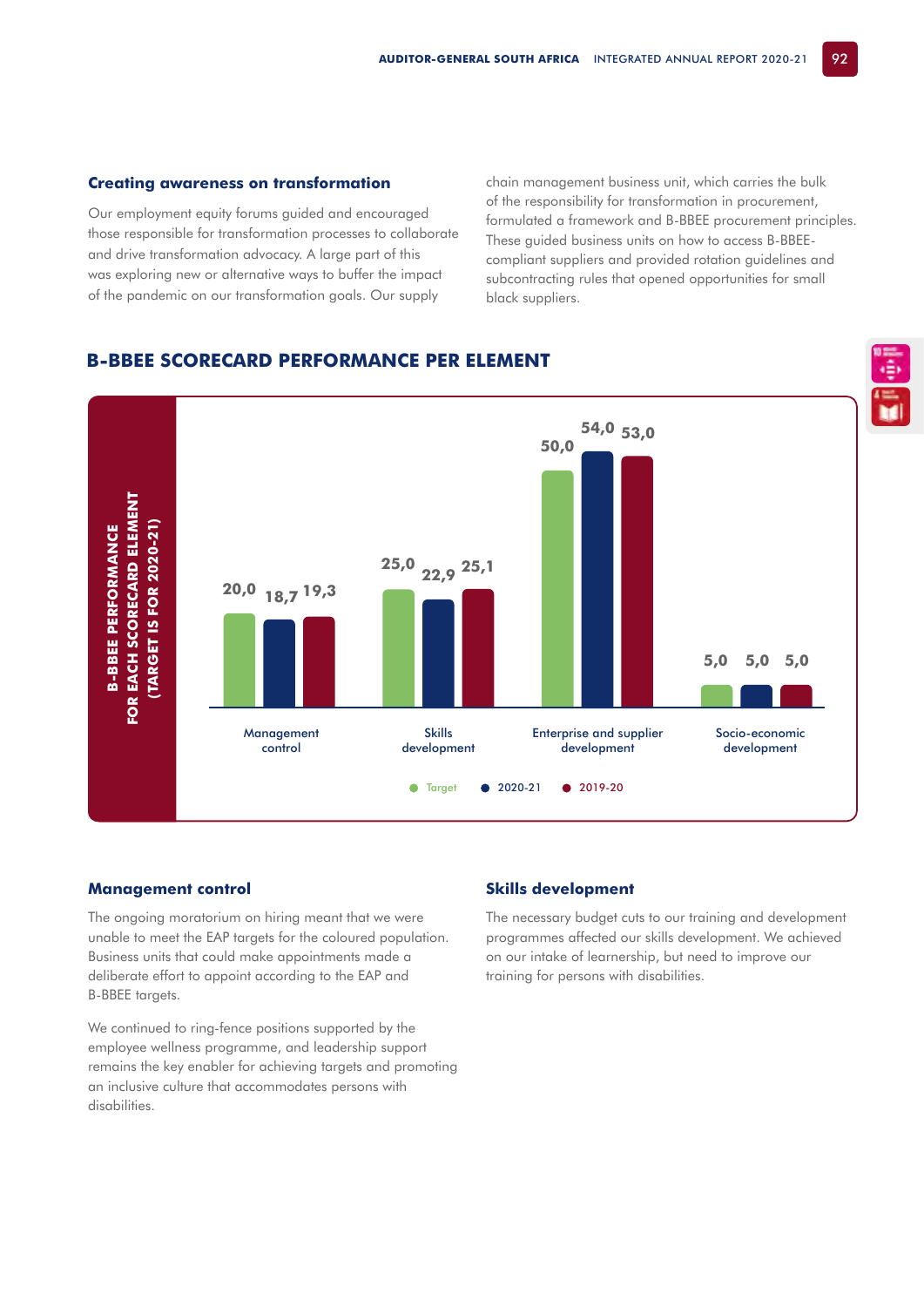#### **Preferential procurement**

In contributing to the country's economic growth, we continued to support 51% black- and 30% black womenowned exempted micro enterprises (EMEs) and qualifying small enterprises (QSEs). We improved our procurement processes and developed a B-BBEE procurement framework to safeguard our support of small black businesses to ensure their sustainability and survival in the future.

Our spending on designated groups,<sup>2</sup> particularly small businesses owned by the youth, was R154 million or 13,8% of our procurement spend. We commend our staff for their willingness to actively identify small businesses to support.

# **Enterprise and supplier development programme**

Our graduated ESD beneficiaries now supply us with audit professional services and contribute to transforming the sector.

In 2020-21, we introduced five new beneficiaries to the programme, which now has a total of 20 beneficiaries.

Although it was a challenging year, our ESD beneficiaries, mostly in supplier development, created 98 jobs and one beneficiary graduated from enterprise to supplier development. ESD beneficiaries shared 16% of our total outsourced allocations against a target of 23%.

|                                                                           | 2017-18                 | 2018-19      | 2019-20      | 2020-21      |
|---------------------------------------------------------------------------|-------------------------|--------------|--------------|--------------|
| <b>Outsourcing baseline (including</b><br>audit-related ad hoc work)      | R <sub>17</sub> 763 315 | R66 710 918  | R149 535 622 | R139 972 921 |
| <b>Total amount allocated to outsourced</b><br>audit-related work         | R448 355 798            | R443 783 922 | R648 898 784 | R870 158 481 |
| <b>Percentage of the outsourced audit</b><br>work allocation to ESD firms | 4%                      | 15%          | 23%          | 16%          |

*2 Designated groups include small businesses owned by black youth, persons with disabilities, military veterans and peri-urban or rural enterprises.* 

In addition to financial support, we helped our ESD firms by prioritising payments, complemented by support in delivering quality audit work through training and implementing remedial action.

Nationally, 11 ESD beneficiaries applied for Saica office accreditation and five applied to increase their trainee quota. Four firms received their office accreditation and three firms

were allocated an additional four trainees. The remainder of the firms are still within the application process.

### *Contracted audit work*

B-BBEE levels 1 and 2 audit firms were paid R558 million for the 2020-21 performance year.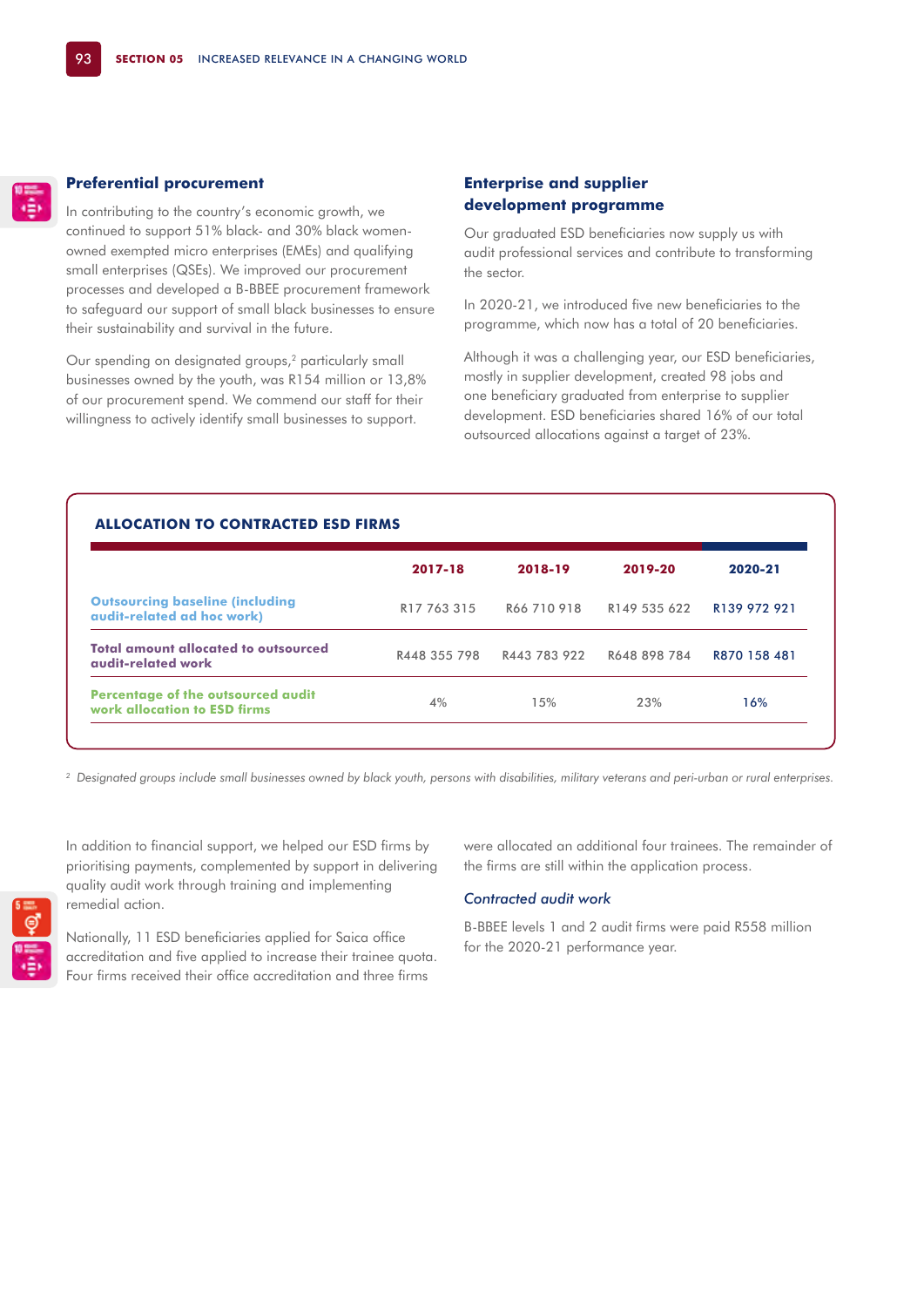| <b>FIRM B-BBEE LEVEL</b> | No. of firms   | <b>Actual paid</b> | % paid         |
|--------------------------|----------------|--------------------|----------------|
| Level 1                  | 62             | R485 839 654       | 76             |
| Level <sub>2</sub>       | 15             | R72 228 896        | 11             |
| Level 3                  | $\mathbf{1}$   | R4 249 401         | $\mathbf{I}$   |
| Level 4                  | 15             | R57 149 614        | 9              |
| Level 5                  | 1              | R1 099 716         | $\mathbf 0$    |
| Level 6                  | 1              | R728 200           | $\Omega$       |
| Level 7                  | 1              | R2 638 229         | $\mathbf 0$    |
| Level 8                  | $\overline{4}$ | R13 789 747        | $\overline{2}$ |
| Total                    | 100            | R637 723 457       | 100            |

## **PAYMENTS TO FIRMS AT THE VARIOUS B-BBEE LEVELS**

## *Expenditure on 51% black-owned firms*

During our tender processes we continue to be open to subcontracting, and partnering with, EMEs and QSEs that are 51% black- and 30% black women-owned. We also prioritise 51% black- and 30% black women-owned firms for any ad-hoc audit work.



The audit work that we provided to 51% black-owned firms increased over the past three years from 56% in 2018-19 to 66% in 2020-21. We spent R421 million on these firms for 2020-21.